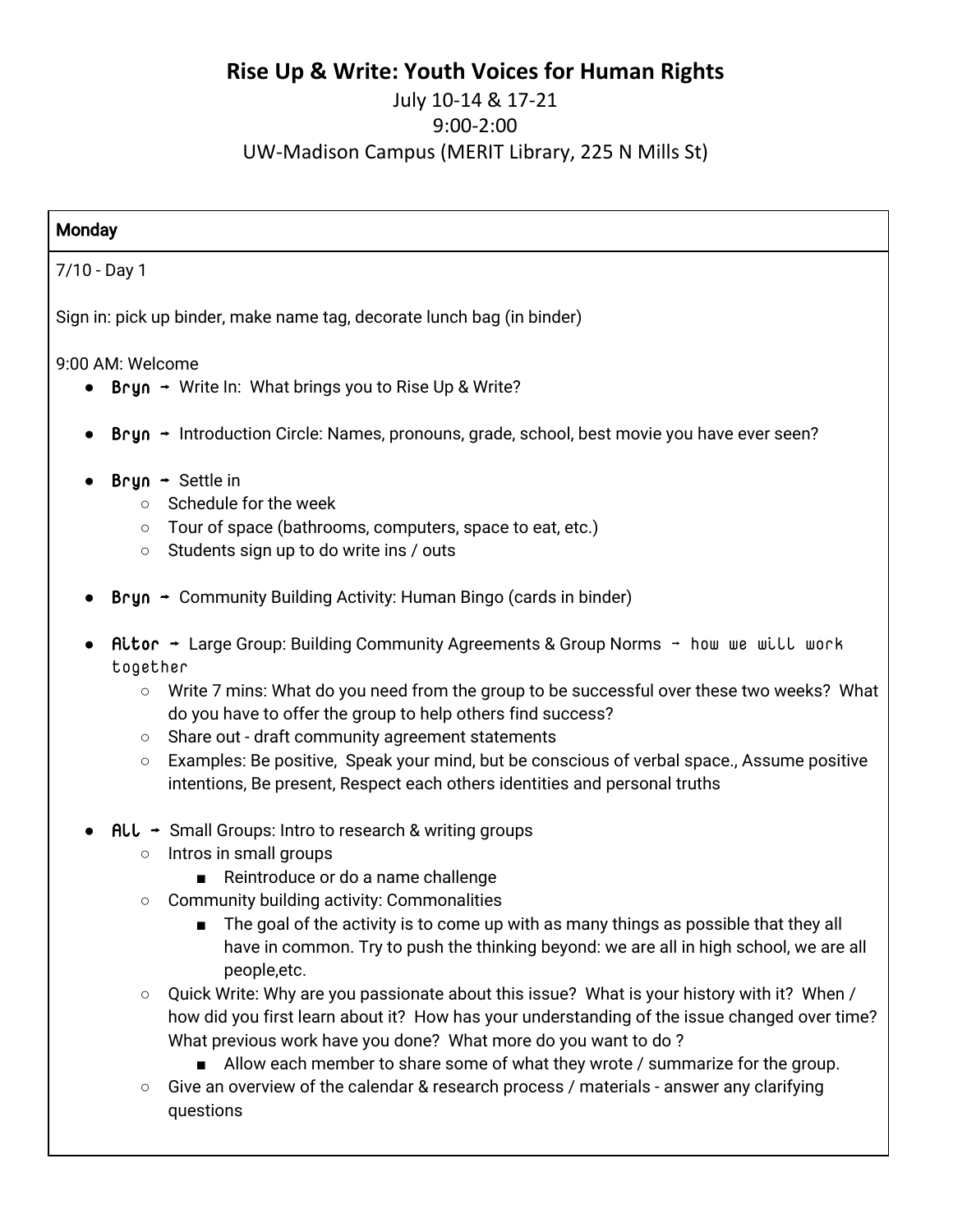11:30 AM- 12:00 PM: Lunch

Aitor  $\rightarrow$  Large Group: Circle Question: What is the issue you are researching?

12: 00 - 1:30 PM

 $ALL \rightarrow$  Small Groups: Understanding the Issues

- Goal: Define the Problem
- Quick write: What is the current status of our issue as of today? How do we know about it? ○ Share in small groups
- Define the problem research: What's the issue? And What's being done?
	- Students use guide in YAT to do mini-research
	- Encourage students to work in small groups or pairs
	- Discuss what students found and what your group can learn from it
- Bryn → Large Group: model Root Causes
	- Small group: Root Cause for group issue on big paper
- Bryn → Large Group: model Ecological Model
	- Small group: Ecological Model for group issue on big paper
- Bryn → Large Group: Presentation of Root Cause & Ecological Model diagrams

1:30 PM: Write Out

Authors Chair

For tomorrow: paper bags -> everyone should bring back their bag with three objects that represent them

Take home: Emily Mills recent articles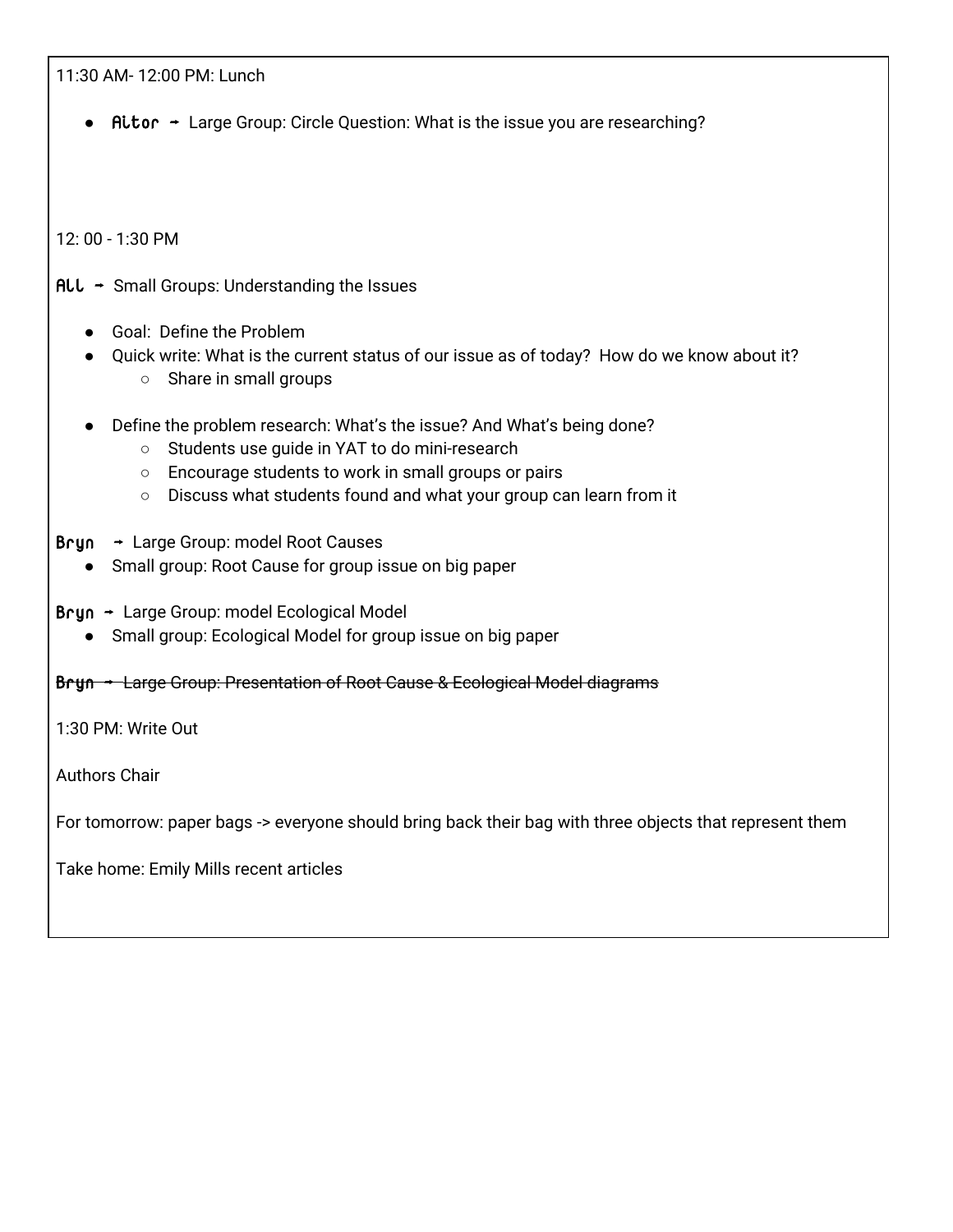## Tuesday

# 7/11 - Day 2

## 9:00 AM

- Bryn → Write In & Announcements
	- Facebook group
- Aitor  $\rightarrow$  Paper bag share out: What items did you bring and why are they important to you?

# 9: 20 AM

- Bryn → Large Group: model Ecological Model
	- Small group: Ecological Model for group issue on big paper
- Bryn  $\rightarrow$  Large Group: Ideal State and how to get there
	- Naming Positive Outcomes
		- Large Group Model
		- Quick write: Name Positive Outcomes: What would it look like if…?
	- **Developing research questions** 
		- $\circ$  Large Group Model use positive outcomes to develop research questions
		- Quick write: Question Brainstorm

# $ALL \rightarrow$  Small groups:

- Discuss and determine research questions
- Make big paper with group names and research questions
- Gwyn → Large group: Moving into Research
	- Benefit to focusing on root cause vs. "big issue"
	- Intersectionality
	- "Symptoms" functioning as narrative
- $ALL \rightarrow$  Research Time
- 11:30 AM- 12:00 PM: Lunch
- Jen → Large Group: Circle Question: Brainstorm questions for Emily Mills
	- 12: 15PM: Guest speaker: Emily Mills

Research Time (if time allows)

1:30 PM: Write Out Authors Chair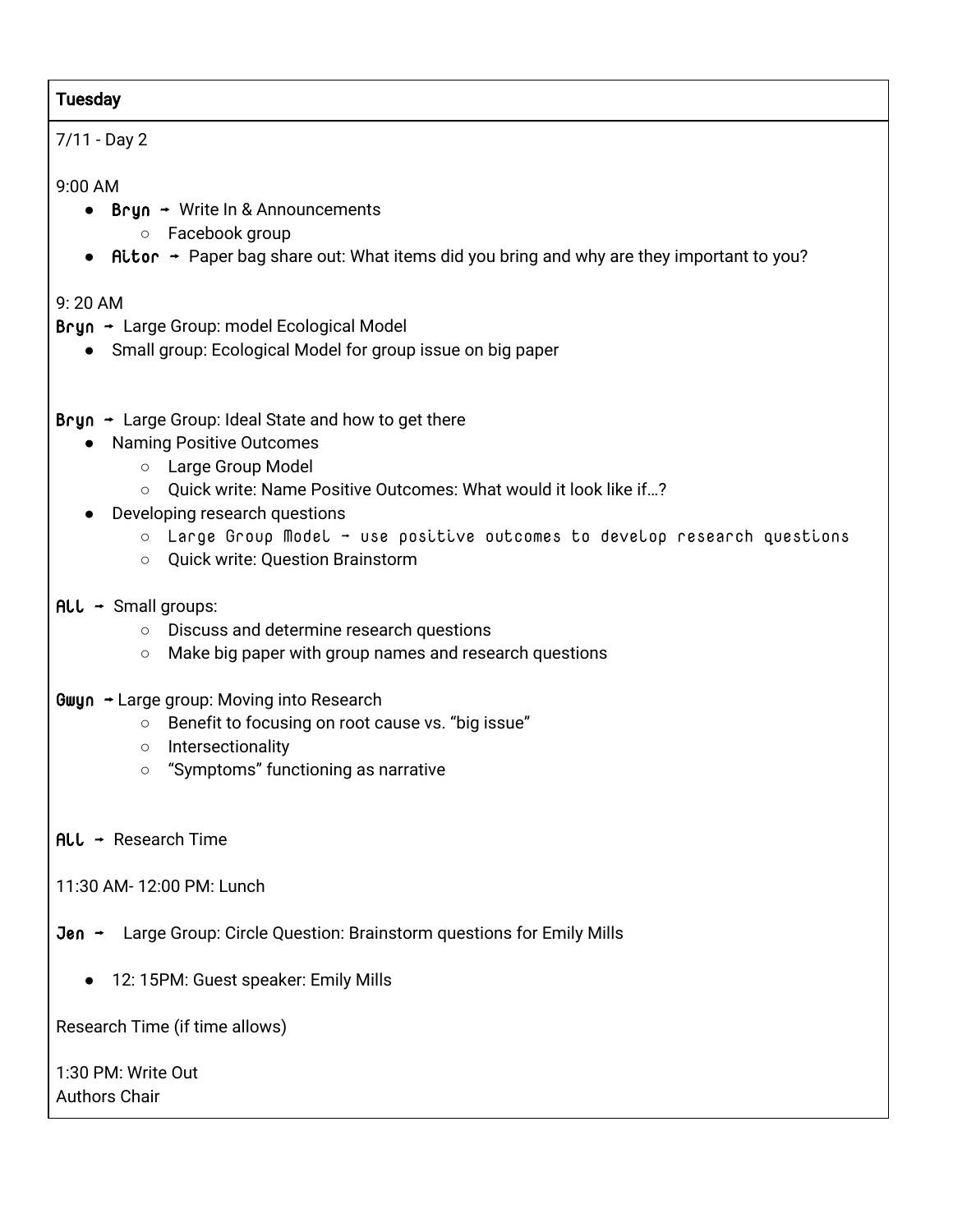#### **Wednesday**

#### 7/12 - Day 3

9:00 AM:

- $Hitor Write ln & Announcements$ 
	- **○** Gwyn → Daily Log
- Bryn  $\div$  ACTIVITY: Speed dating: Create two lines of chairs facing each other about 1 foot across. Have the students sit in the chairs and assign one line side A and the other side B. Explain to students that you will pose a series of questions. First side A will answer and side B will NOT SPEAK but simply listen. Then side B will answer and side A will NOT SPEAK and simply listen. Each side will have one minute to answer.
	- If you could have dinner with any one person throughout history, who would it be?
	- What is the best movie you have ever seen? What makes it the best?
	- What do you think is the greatest problem in the United States today? Why?
	- If your house was burning down and all of the living things were out, and you had time to grab one thing, what would you grab? Why?
	- What person has influenced your life the most? How?
	- What will you be doing 10 years from now?
	- What would be the first thing you would do if you won the lottery? Why?
	- If you could physically transport yourself anywhere in the world right now, where would you go?
	- If you were going to be stuck on a desert island with one other person, who would you want to be stuck with? Why?
- **Bryn**  $\rightarrow$  **Thank you notes to Emily Mills**

#### 9: 20 AM

 $Bryn \rightarrow$  Large group: Analyze model source & use source notes page for support

- Pre-reading: Assess credibility / authority / bias
- During reading: code for author's claim & evidence provided
- After-reading: What information might be helpful
- Review research tools & reminders as well Research Note-Catcher

#### All →Small Groups

- Review models from yesterday
- Resource Search / Reading / Note-catching

11:30 AM- 12:00 PM: Lunch

 $Gwyn \rightarrow Large Group: Circle Question:$ 

All → Small Groups: Research share out

- What are the most compelling arguments / pieces of evidence?
- What are the opposing arguments? Where do these come from?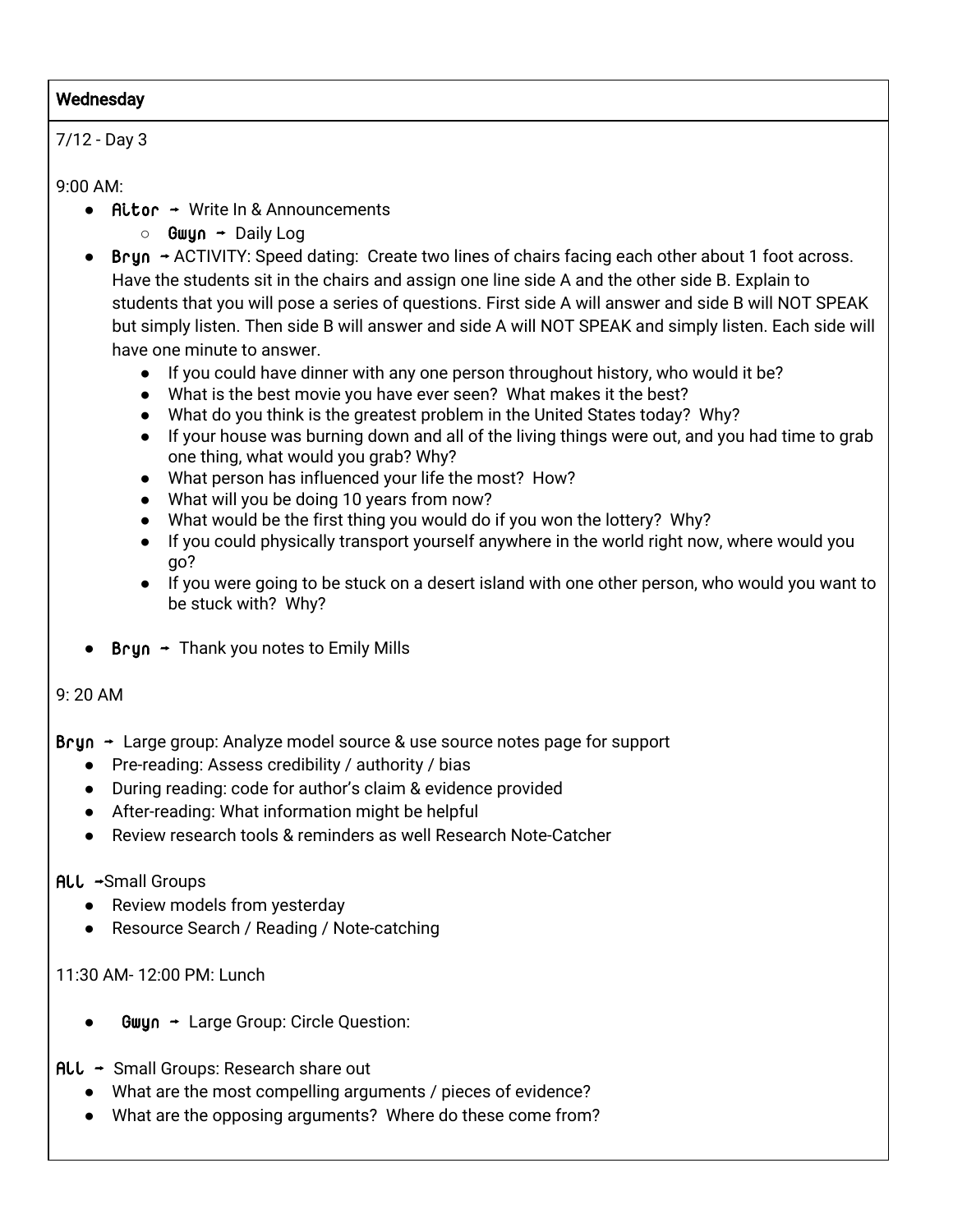- Bryn  $\rightarrow$  Large Group: Circle back to Root Cause & Ecological Model Charts
	- Would you adjust or add anything now?
- Bryn → Large Group: Model Brainstorm 3 Pieces
- All → Small Groups: Brainstorm 3 Pieces
	- Use following questions as thinking tools to determine audiences / claims
		- How can we figure out whose decisions or actions can make our goal happen?
		- What does the goal call for?
		- What organization or governing body or leader decides on the rules or outcomes that your goal seeks to address?
		- Who in the organization is a key decision maker? Who is a person of influence?
		- Might the effort be directed to a larger group?
		- Who might be some other persons or organizations seeking the same goal?
		- Who might take an opposing position on the issue and how might we speak with them?
	- Suggested:
		- Peers: Social Media Campaign
		- Community: Op-ed
		- Changemakers: letter to representative
	- Individuals or in small groups: Complete Determining Who to Influence & Planning to Write
- Jen → Large Group: Impromptu / Elevator Speech Activity: what is your issue? Why does it matter?

1:30 PM: Write Out Authors Chair

Take Home: Amber Walker current articles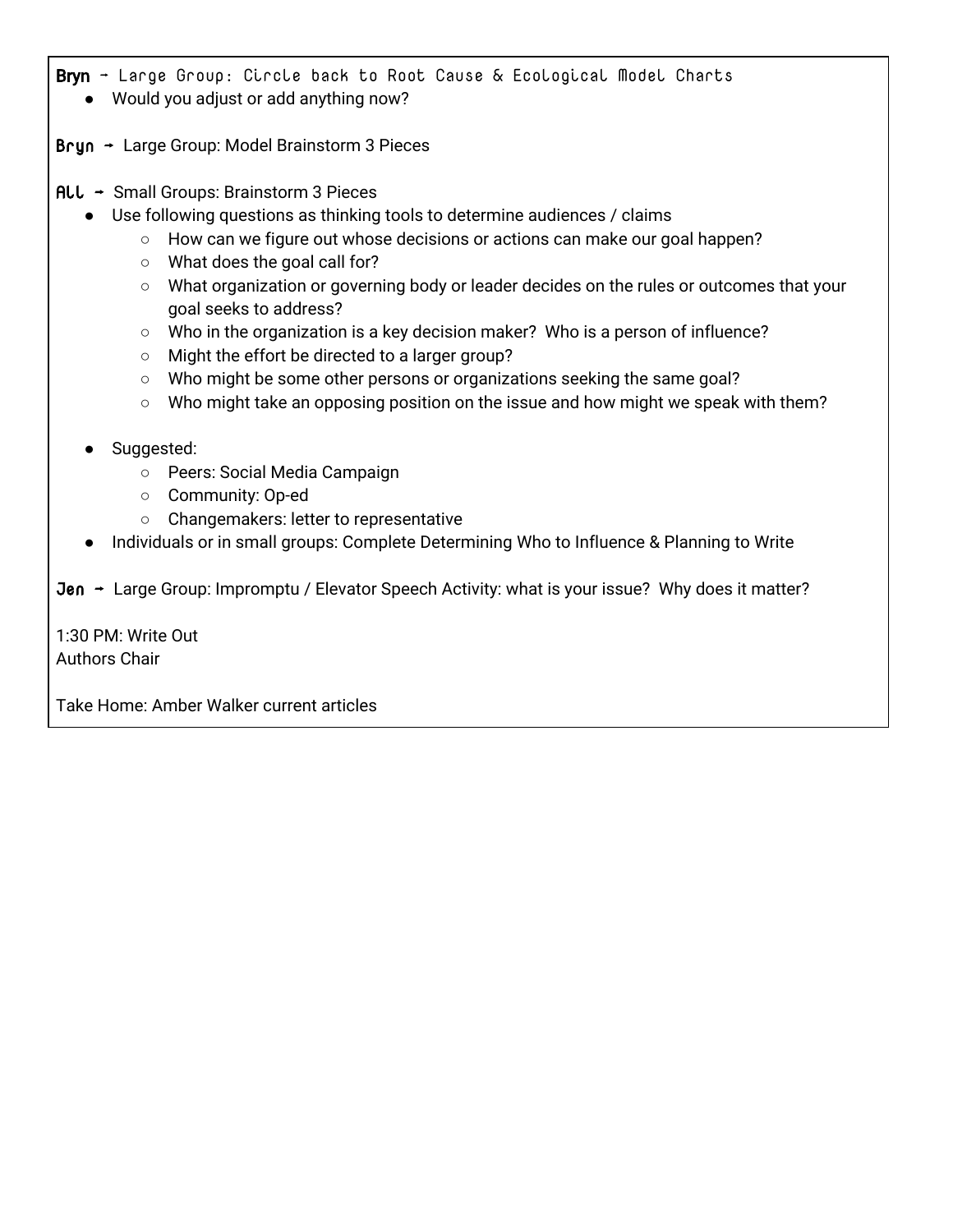#### **Thursday**

#### 7/13 - Day 4

9:00 AM: Write In

- $\bullet$  Gwun  $\rightarrow$  Write In & Announcements
- **Aitor →** One sentence post-it share-around
- All → Mixed Groups: Read and discuss an Amber Walker article → generate questions for her visit
- **Bryn**  $\rightarrow$  **Large Group Organizing to write for Peers** 
	- Read aloud / think aloud models
		- What do we notice about the organization?
		- What makes the piece effective?
- $\mathsf{ALL} \rightarrow \mathsf{Small}$  Groups / Individual create organizer & begin drafting
	- Students should model their work after a piece they like or create their own organizational tool.

10:30 - 11:30: Guest speaker: Amber Walker

11:30 AM- 12:00 PM: Lunch

- Jen → ACTIVITY: Focus count: The object of the game is for the group to count to 10 without anyone saying the same number at the same time, or saying the same number twice. No one is allowed to gesture or talk to decide who will say the next number. Have someone start out by saying the number 1. Then without saying anything or making a gesture, someone else has to say 2, then someone else says 3, and so on until the group gets to 10. If people speak at the same time, or gesture, start over!
- $\mathsf{R}$ itor  $\rightarrow$  Large Group: Circle Question: Takeaways from Amber Walker?

Writing Time - Drafting: writing to peers

1:30 PM: Write Out

Authors Chair

#### Article Discussion Small Groups!

| <b>Natalie</b> | Aitor   | Gwyn    | <b>Bryn</b> |
|----------------|---------|---------|-------------|
| Audrey         | Emma    | Heather | Kumba       |
| Emily          | Michael | Camille | Bethany     |
| Rosa           | Ashley  | Sharon  | Sam         |
| Kim            | Zoe     | Matthew | Aaron       |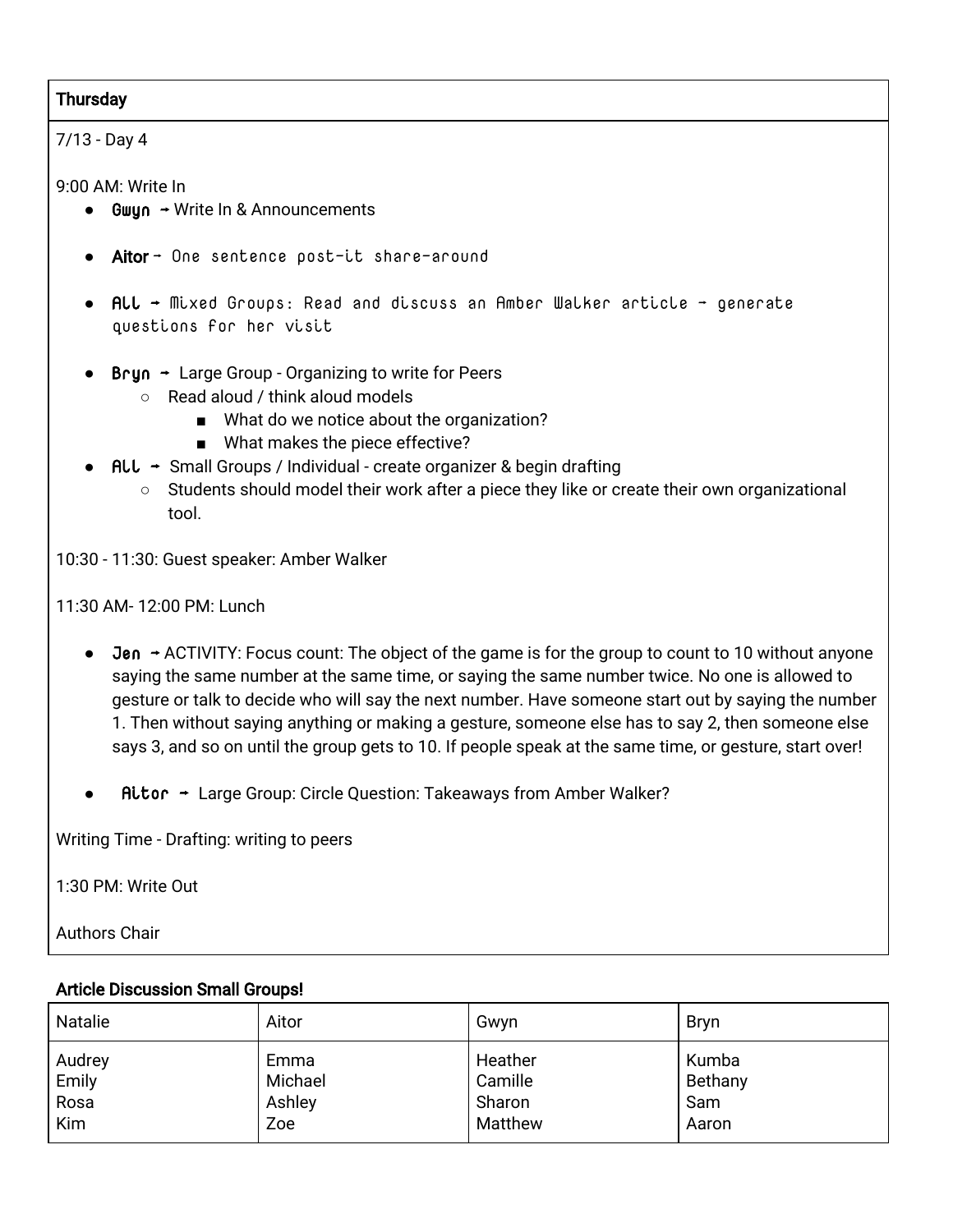# Friday

# 7/14 - Day 5

#### 9:00 AM

- $\bullet$  Jen  $\rightarrow$  Write In
- **Bryn**  $\rightarrow$  **Thank you note to Amber Walker**
- Bryn →
	- Think about AUDIENCE
		- Your MODE & MEDIUM is probably your social media platforms
			- Bryn will share work via Rise Up & Write platforms as well
		- Remember: Solution Oriented & Action Oriented
			- What can your audience DO about this problem to make a difference?
			- Go back to your ROOT CAUSES / ECO Model → What DIRECT ASKS can you make?
	- Buttons!! What key message do you want to communicate to your peers?
- **●** All → Draft / make button design (about an hour)
- $ALL$  + Feedback Session

Small Groups

| Natalie & Jen | Aitor   | Gwyn       | <b>Bryn</b> |
|---------------|---------|------------|-------------|
| Matthew       | Ashley  | Aaron      | Kumba       |
| Rosa          | Michael | Audrey     | Sam         |
| Camille       | Heather | Emma       | Bethany     |
| Zoe           | Emily   | <b>Kim</b> | Sharon      |

Writing Time - finish writing piece to Peers

11:30 AM- 12:00 PM: Lunch

● Jen → Large Group: Circle Question:

Writing Time - finish writing piece to Peers

1:15 PM:

- End of week appreciations
- Invitations to Celebration next week
- Write Out
- Authors Chair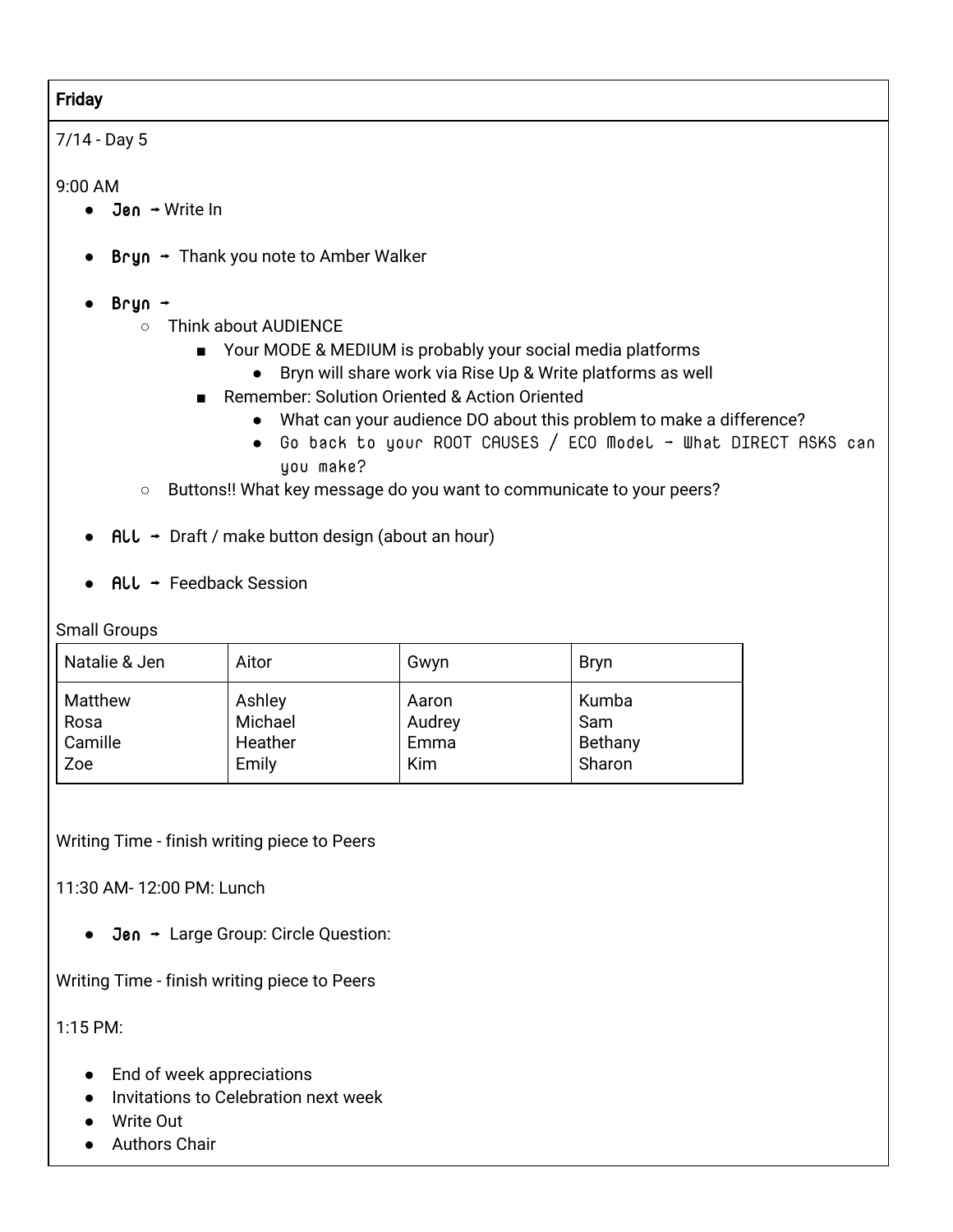#### **Monday**

7/17 - Day 6

9:00 AM

- $Gwyn \rightarrow Write In$
- $\bullet$  Bryn  $\rightarrow$  Announcements
	- Tomorrow: Photographers coming! Wear your Rise Up & Write t-shirts!
	- Celebration on Friday
		- Meet here go to union south together
		- Pizza for lunch :)
		- Gallery-style presentation of writing
		- Send FB invites
	- Potluck this week → Thursday
- ALL  $\rightarrow$  Large Group Activity: This or That

| live in the country or the city? | use social media or watch tv?   | travel every day or never leave    |
|----------------------------------|---------------------------------|------------------------------------|
| be very short or very tall?      | be invisible or be able to fly? | home?                              |
| have two close friends or a      | live in the future or the past? | read the book or watch the movie?  |
| lot of acquaintances?            | indoors or outdoors?            | Playing sports or watching sports? |

- $\mathsf{ALL} \rightarrow \mathsf{Gallery\text{-}style}$  sharing of Writing to Peers
	- Set out feedback sheet near your work
	- Read, review, leave appreciations
- **Bryn**  $\rightarrow$  Writing to our Community
	- Writing Op-eds
		- Read aloud / think aloud: Driverless cars articles
			- Key words / Definitions
			- Claim
			- Evidence
			- Commentary
		- Discuss: What do you notice these authors doing?
	- For issues pertaining identity / belief systems: Instead of thinking about "opposing arguments" consider your audience as someone who might not understand something about the population
- Gwyn  $\rightarrow$  Framing arguments
- **Small Groups meet**  $\rightarrow$  Discuss organizing arguments

11:30 AM- 12:00 PM: Lunch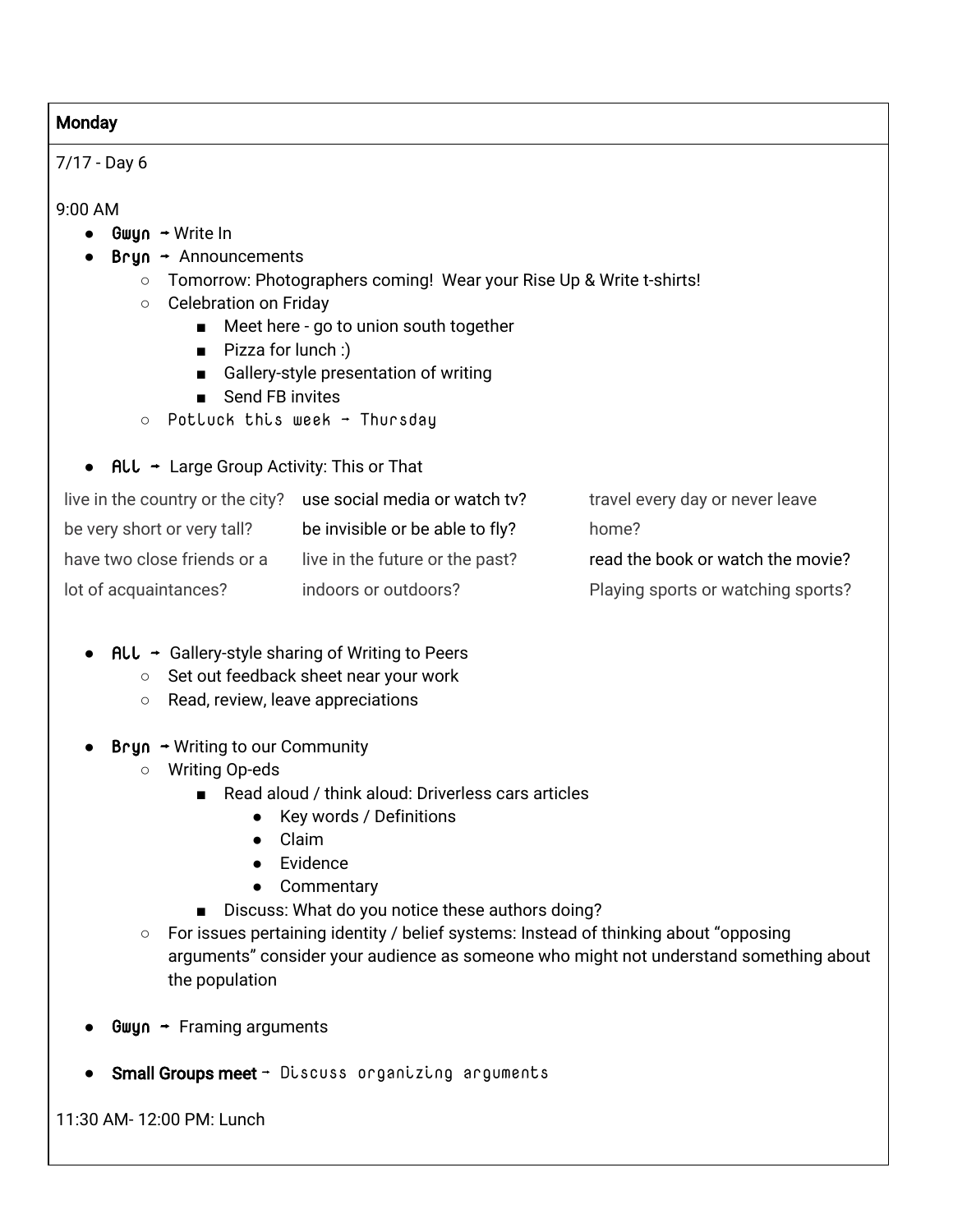#### Writing to Community Work time

1:30 PM: Write Out

Authors Chair

● Announcement: Reminders from this morning

#### **Tuesday**

7/18 - Day 7

9:00 AM

● Aitor → Write In

9:30 - 10:30 AM

● GUEST SPEAKER: Melanie Conklin - District Outreach & External Relations for Mark Pocan

Writing Time - Finish Writing Piece to Community

11:30 AM- 12:00 PM: Lunch

- Jen → Large Group: Circle Question:
- All → Small Group Revisit Planner
	- Review / revise Writing to my Changemakers
- Aitor→ Large Group: Organizing to write for Changemakers
	- Read aloud / think aloud models
		- What do we notice about the organization?
		- What makes the piece effective?
- ALL → Small Groups / Individual create organizer & begin drafting

1:30 PM: Write Out

Authors Chair

Take home: Chris Rickert's recent columns

#### **Wednesday**

7/19 - Day 8

9:00 AM

- $\bullet$  Bryn  $\rightarrow$  Write In
- $\bullet$  Bryn  $\rightarrow$  Thank you note to Melanie Conklin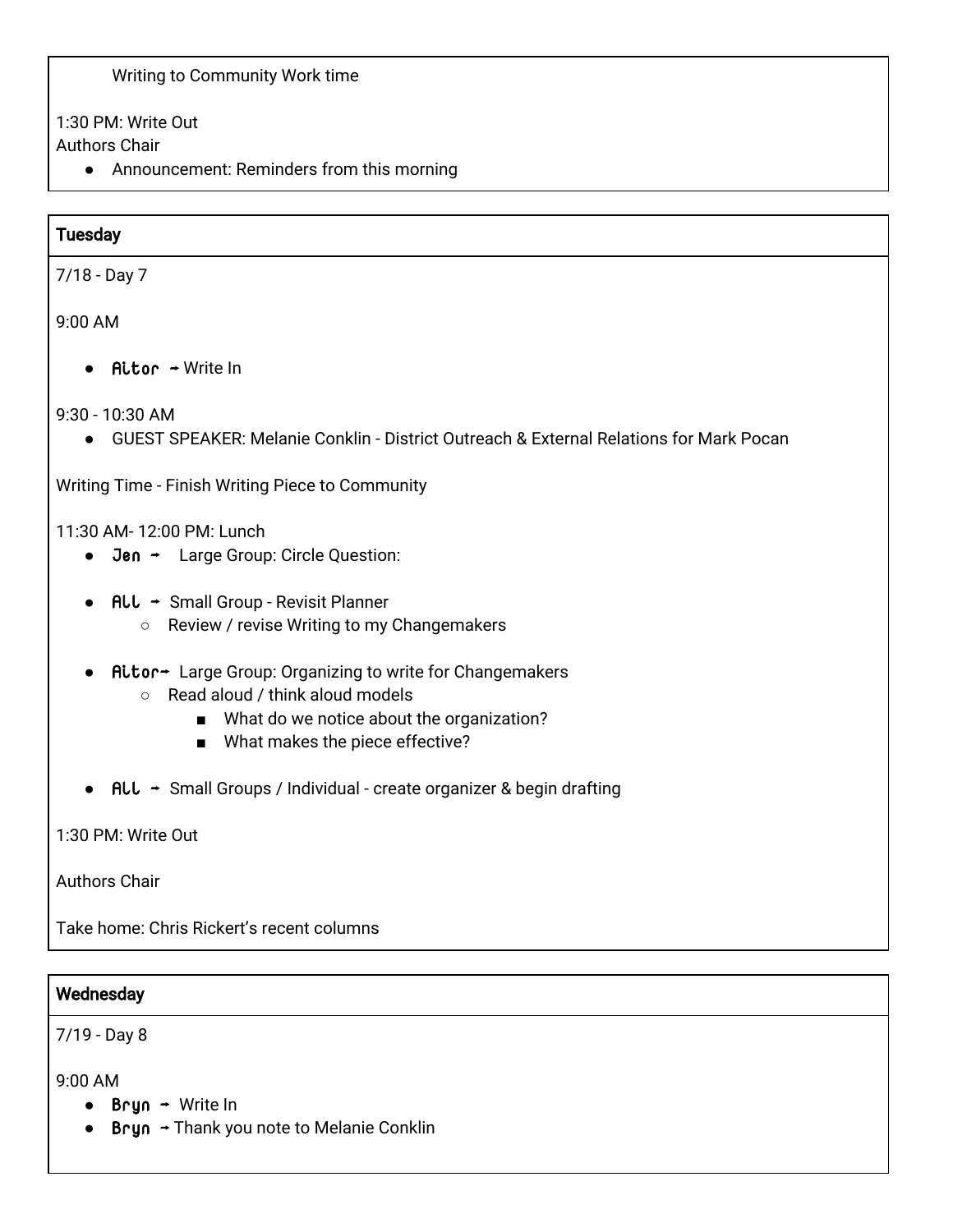Writing Time - writing to changemakers

 $\bullet$  Jen  $\rightarrow$  Fishbowl / Debate: Practice talking about the issues with others

#### 11:30 AM- 12:00 PM: Lunch

● Gwyn → Large Group: Circle Question:

12: 15 - 1:15 PM: Guest Speaker:Chris Rickert

1:30 PM: Write Out Authors Chair

#### **Thursday**

7/20 - Day 9

9:00 AM:

- Aitor→ Write In
- $\bullet$  Bryn  $\rightarrow$  Thank you note to Chris Rickert

Writing time - writing to changemakers

11:30 AM- 12:00 PM: Lunch

- Gwyn → Large Group: Circle Question:
- **Jen →** Large Group: Discuss Feedback & Critique Expectation (In participant binder)
- $\bullet$  ALL  $\rightarrow$  Feedback for Writing to Change Makers
	- Protocol: Facilitated Peer Feedback
	- Model Facilitated Peer Feedback practice
	- Practice Facilitated Peer Feedback
- Writing Time finish writing piece to Change Makers

1:30 PM: Write Out Authors Chair

#### Friday

7/21 - Day 10

9:00 AM: Write In